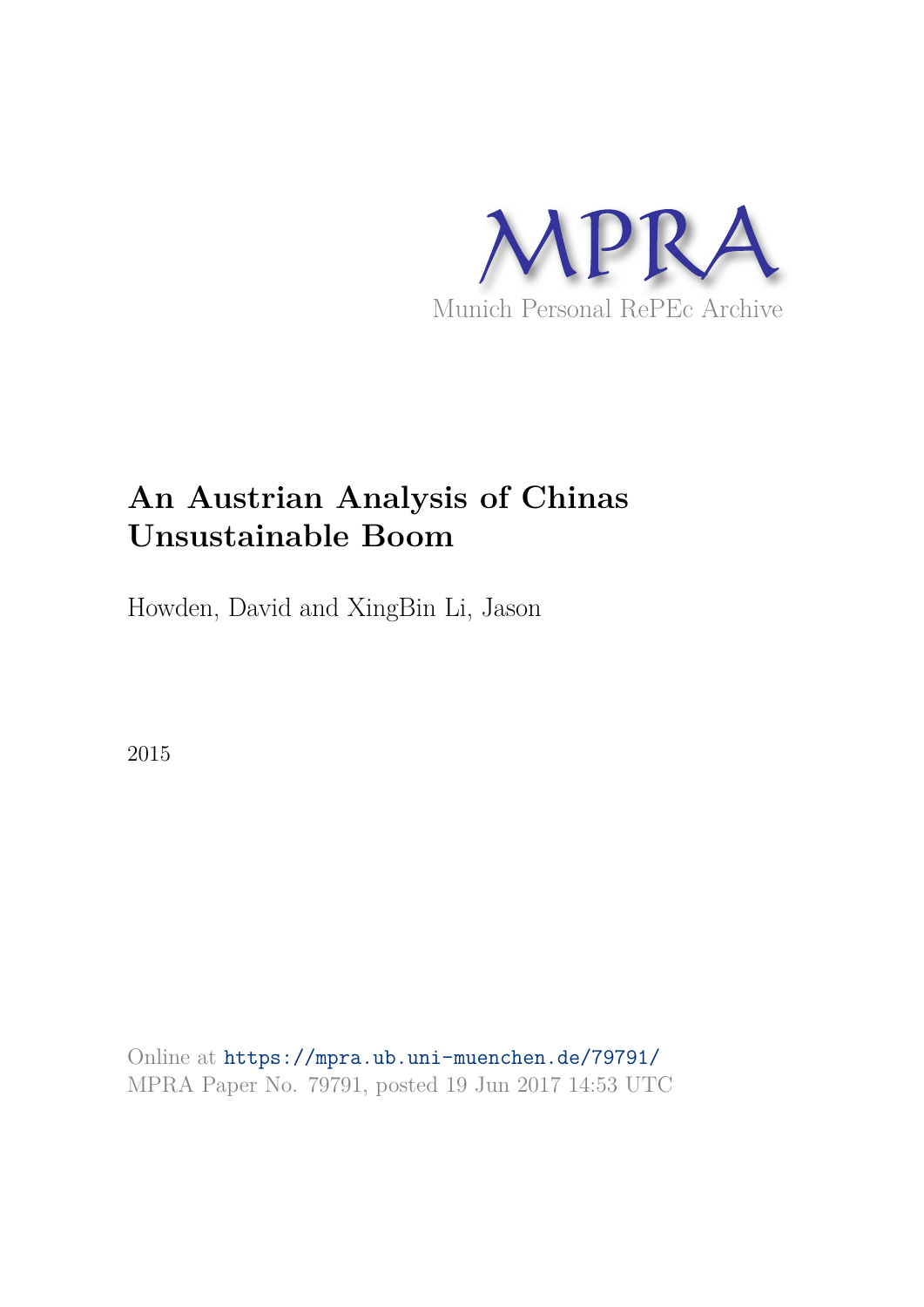This article can be cited as: David Howden and Jason XingBin Li. 2015. "An Austrian Analysis of China´s Unsustainable Boom." *Journal of Economic Affairs* 35(3): 443-52.

It can be found at: http://onlinelibrary.wiley.com/doi/10.1111/ecaf.12133/abstract

David Howden Professor of Economics St. Louis University Madrid, Spain dhowden@slu.edu

Jason XingBin Li Universidad Rey Juan Carlos Madrid, Spain jasonbingolee@gmail.com

## **An Austrian Analysis of China´s Unsustainable Boom**

China has enacted great institutional reforms over the past three decades, especially in the fields of social, political and economic policies. The resultant success story is now well known, with surges in per capita nominal and real incomes. By embracing the general ideology of capitalism, China had become a prosperous developing country, often depicted by the media as the "next superpower".

While China is in the midst of a macroeconomic boom, there are also some sector specific developments that are causing concern. One such area is the real-estate market. According to Soufun Data and China's National Bureau of Statistics (NBS), in June 2014 the national average house price has increased by 420% since 2000. In megacities like Beijing and Shanghai, housing prices have increased disproportionately relative to the interior regions. Beijing is now one of the most costly places to live in Asia (Fung 2014).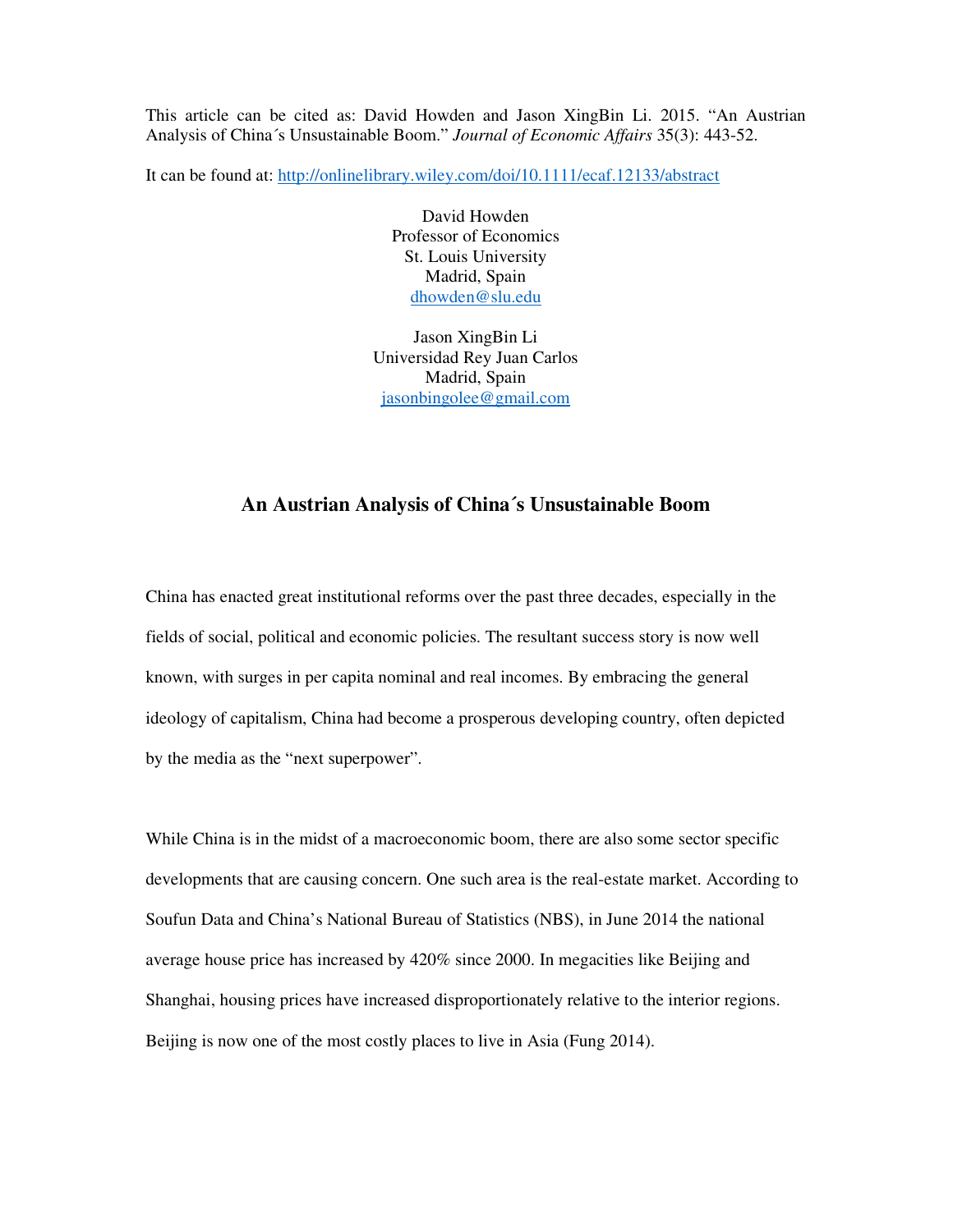While the rise in per capita income is a positive development, the question of whether bubbles are forming in fields like real-estate is troubling. Is China's rise to prominence over the past 30 years sustainable and part of a trend bound to continue or has its expansive boom been predicated on unsustainable factors?

#### **Austrian Business Theory**

Austrian Business Cycle Theory (ABCT) makes a clear distinction between sustainable and unsustainable growth. Growth is sustainable when the profit of investment is greater than the depreciation allowance, *and* these investments are financed by real, not artificial, savings. Artificial expansions of the money supply by the central bank, fiduciary media by the fractional-reserve banking system, or credit by either party, creates a destabilizing monetary environment that allows for investments to be financed by some means other than real savings. A sound monetary system is necessary to coordinate the market rate of interest with the natural rate consistent with savers' preferences, thus promoting inter- and intra-temporal coordination.

Unsustainable growth, on the other hand, is generated from distortions to the capital structure of an economy from a loose monetary policy. The capital structure is distorted to favor investment furthest from final consumption, i.e., longer-dated investment projects. The result will be over-investment at the far end of capital structure (furthest from present consumption) at the expense of more intermediate-duration investments. Austrian economists refer to this shifting of investment expenditures as "malinvestment" (Mises 1949: 573). At the same time as businesses are making destabilizing malinvestment, consumers are using the artificial increases in the money supply to over-consume, or spending beyond their present and future income constraints. Finally, since the financial system acts as an intermediary of the central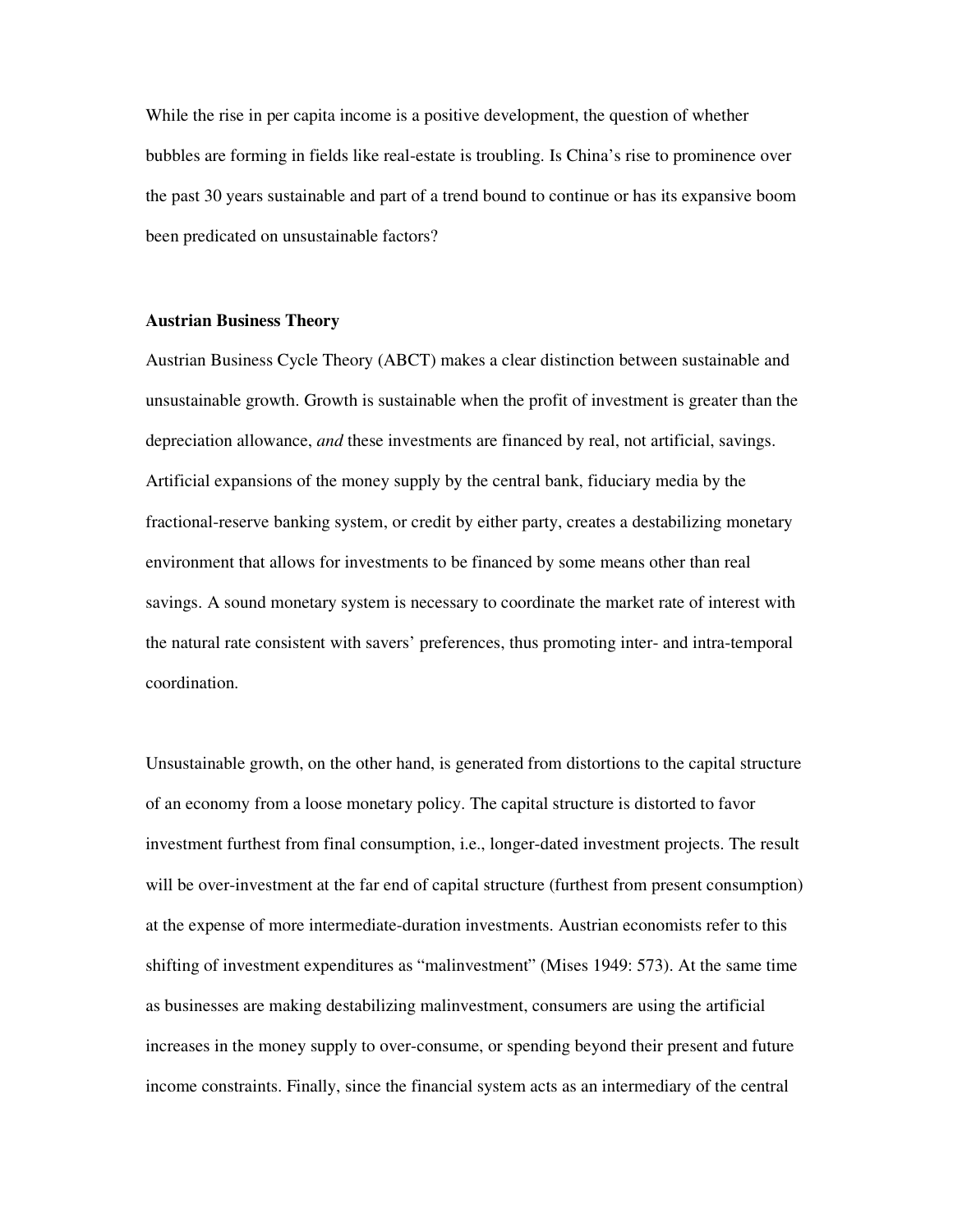and private bank created credit, it will grow in size and importance relative to the real sectors of the economy (Howden 2010).

#### **China's Real-Estate Boom**

One common argument for China´s boom has been that the country is just "catching up" to the rest of the world, not so dissimilar from other developing countries´ economic trajectories throughout the  $20<sup>th</sup>$  century. This story is evidenced by China's rise in total factor productivity (TFP), which had increased by nearly 15% per year from the early 1980s through the mid-1990sTFP measures the contribution to economic growth that cannot be explained by the growth of capital or labor. Notwithstanding a brief increase from 2005-08, TFP has dwindled over the past 25 years and is now less than 2% per year. While there was general economic growth since the reforms of the early 1980s, it has since been replaced by sector-specific expansions that may best be described as imbalances. Besides the great leaps in income and output China has experienced over the past 20 years, the housing market may be the feature that best defines the current boom. Average housing prices have more than quadrupled in China over the past 15 years, and have doubled in only the past four years (figure 1).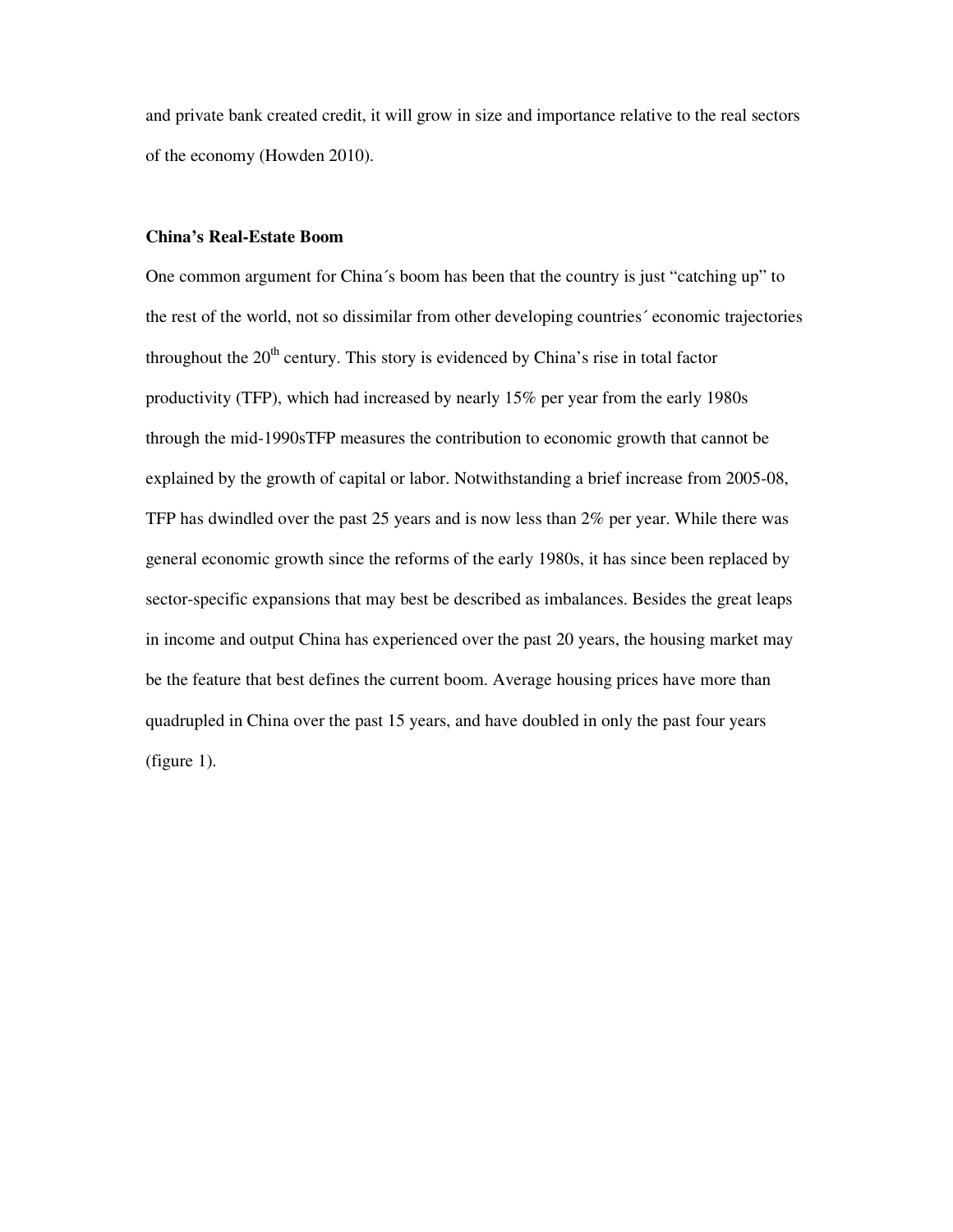

Figure 1: Chinese house prices  $(CNY)$  per square meter)<sup>1</sup>

Source: NBS and Soufun Ltd.

 $\overline{a}$ 

The typical justifications people attribute as root causes for the current real-estate boom cover both demand and supply sides of the market. Government intervention is widely regarded as guaranteeing ever-increasing property prices: the cost of a recession triggered by real-estate market collapse would be too heavy for the Chinese government to survive, both economically and politically (Zhang 2013). The "inelastic demand", or Gang Xu, for housing is a point repeatedly cited by Chinese economists and government officials as the primary reason why real-estate prices cannot significantly fall (Wang 2011). There are several reasons behind this argument. First, the great scale of urbanization has created a "rigid" demand for property (Masahiko and Wu 2012). Second, high inflation and suppressed financial markets have made housing a crucial investment (Coulson and Tang 2013). Finally, cultural values emphasize the importance of property for both marriage and raising a family.

<sup>&</sup>lt;sup>1</sup> From January 2011 the NBS stopped publishing national house price data. Since then we have taken an average price in house prices in 100 cities from Soufun as a substitute for the national average price.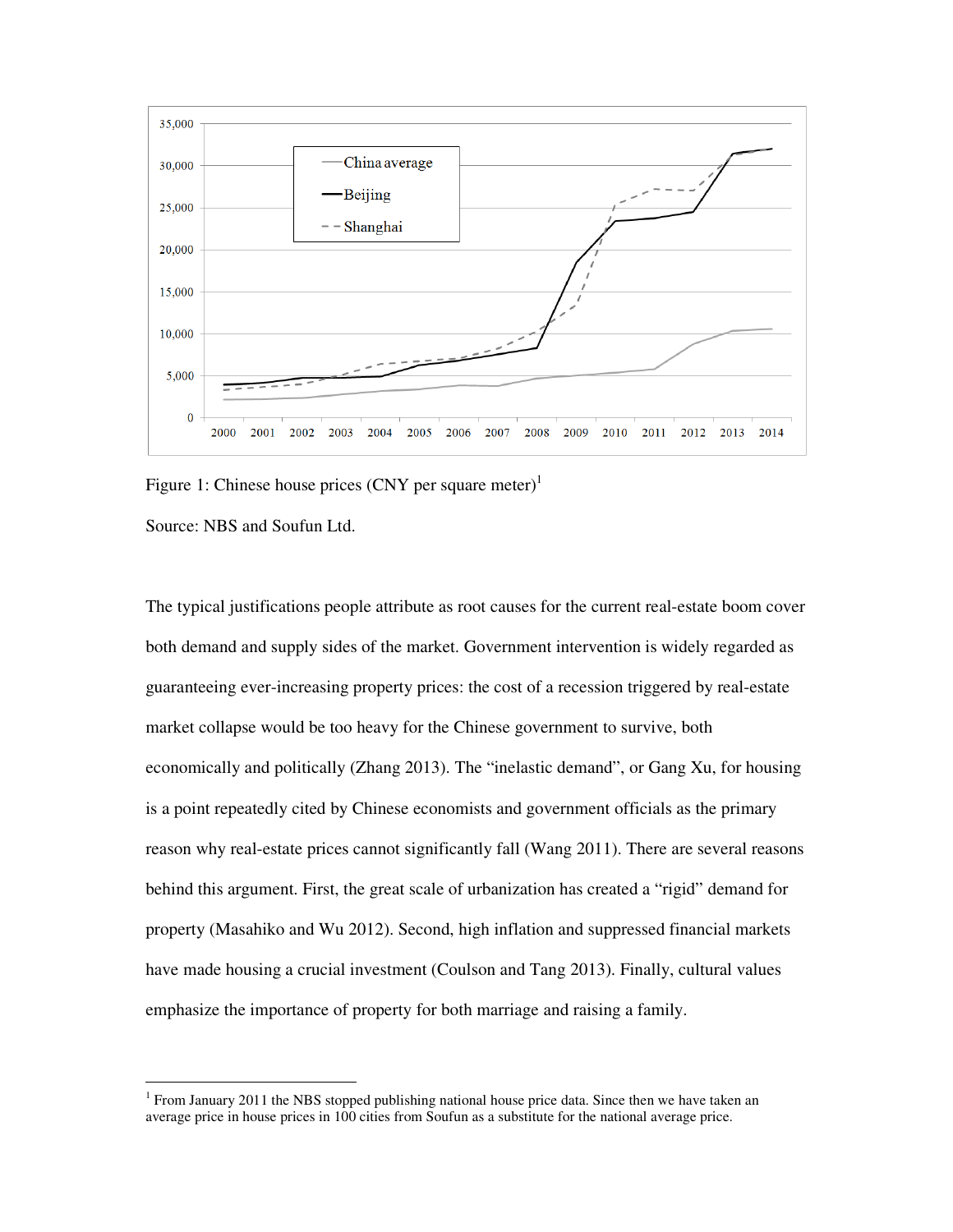In addition to this "inelastic" housing demand, land-use restrictions enforced by the government (like land-use rights policies), also play an important role in explaining rising property prices (Zhang et al. 2013). Almost all land is government owned. (Land owned by the private sector is leased on a "land-use right", which normally lasts for 60-70 years.) Consequently, revenues collected from leasing lands have become one of the most important sources of financing for local governments (since they were not allowed to issue local government bonds until  $2014$ ).<sup>2</sup> This land-use monopoly has made economic real-estate developments difficult to promote (Stein 2006). Hence, land restrictions have limited the supply of new housings and propped up market prices.

Chinese commercial banking is strictly controlled by the central bank, the People's Bank of China (PBC). The PBC sets reserve requirements and loan targets. The benchmark interest rate is determined by the PBC, and commercial banks can only lend at the official rate subject to restrictions (between 70% and 110% of their benchmark rate).

By several measures, the PBC has eased monetary policy over the last two decades. As a result of its fixed exchange rate with the U.S. dollar, the PBC must "import" the Federal Reserve's monetary policy which has been quite loose as its quantitative easing policies have been wound down (figure 2). However, China's monetary policy has been even looser yet with M2 growing by over 800% since 2000. Despite being relatively stable for two decades, the ratio of M2 to M1 money supplies has risen substantially since 2010 (by comparison, a time period that has witnessed considerable deleveraging in the United States). This ratio can

 $\overline{a}$ 

 $2^{2}$  According to the Ministry of Finance of the PRC, provincial governments, autonomous regions and centrally controlled municipalities can issue local government debt of "moderate consideration", while lower level governments only can issue their own debt through agreement with a higher level of government. We define "local government" as any lower level government institution subordinate to the central government.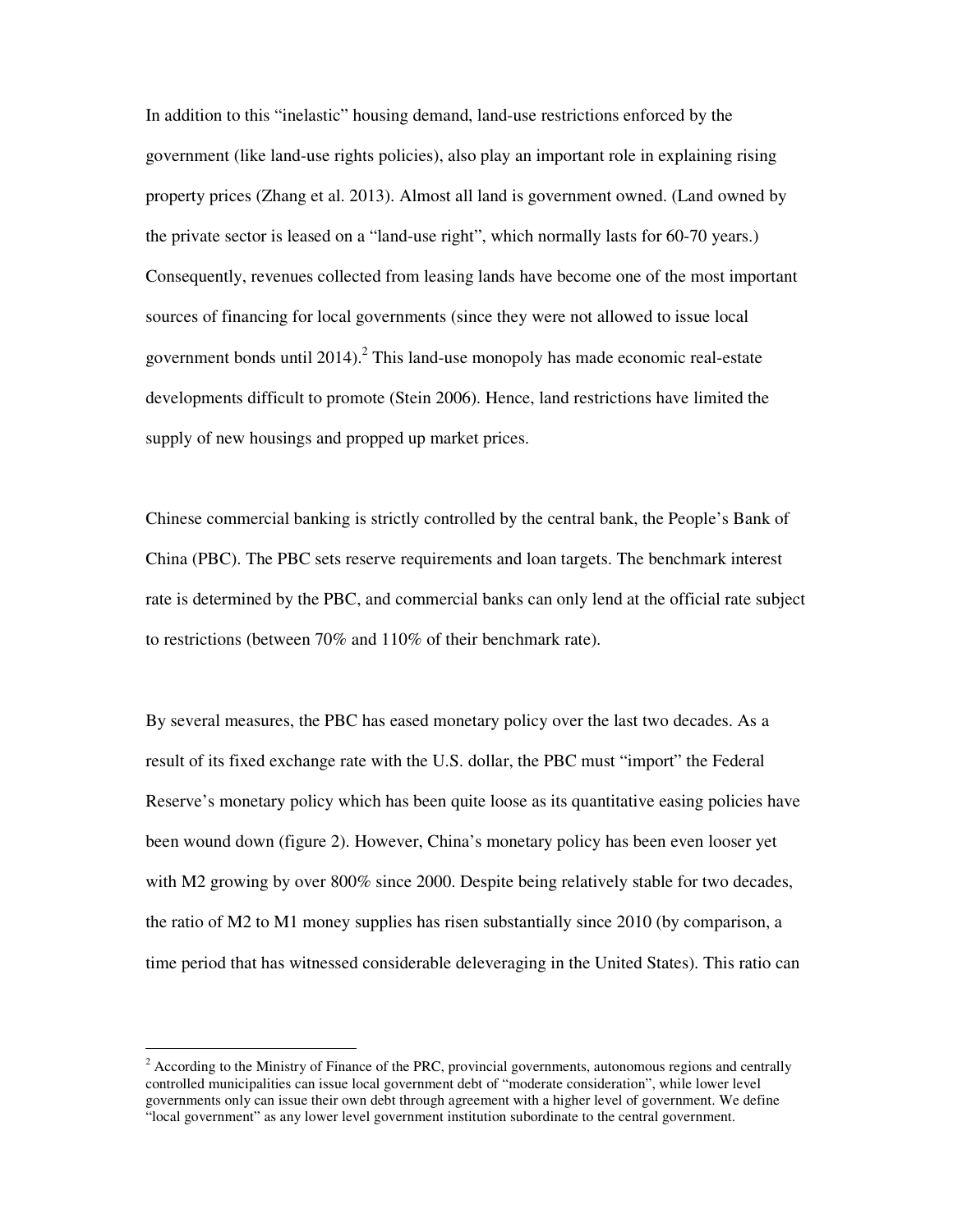be used as a proxy for the amount of bank-created credit relative to the central bank created monetary base.



Figure 2: Chinese and American money supplies Source: Federal Reserve Bank of St. Louis, Economic Data

Under such lax monetary conditions, both consumer and producer prices have been buoyant. While the late 1990s were defined as a period of general price stability, since 2000 both price indexes have registered average annual inflation of nearly 5%. While still not too high to be worrying to many economists, the lack of financial products that allow the average citizen to avoid the costs of inflation is troublesome.

In part, housing is one way that these people can hedge their bets. This, together with higherthan-inflation increases in housing prices, make real estate a very promising instrument for those who want to hedge against or speculate on the continuation of inflation, especially when compared to its alternatives: bank deposit rates below CPI inflation, struggling equity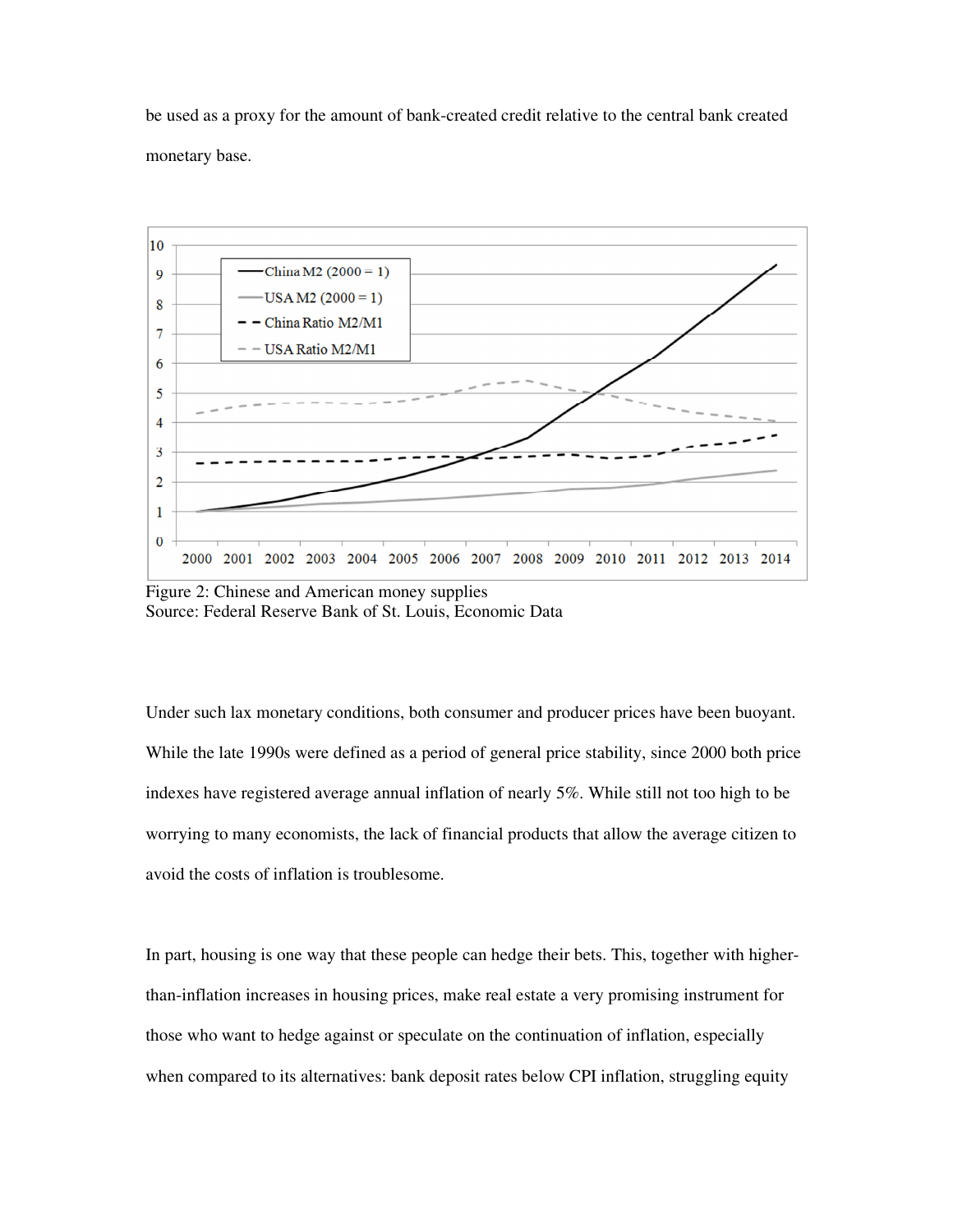markets, and blanket prohibitions on overseas investments (Zhang et al. 2013; Gul. et *al*. 2010; Cumming et *al*. 2013).

Interest rates on demand deposits are negative when adjusted for strong consumer price inflation (figure 3). Low interest rates create a bind for Chinese citizens. With concerns about the future cost of living, many save large amounts of their income to fund their retirements (Howden and Zhou 2014). While these low interest rates dissuade Chinese savers from buying monetary investments (preferring to channel their savings into assets like real estate), producers are more than willing to seek out credit at such attractive rates. Figure 3 shows that after peaking near 15% in the mid-1990s, the benchmark the PBC uses in pricing mortgages has declined to around 5% today. Adjusted for inflation, real borrowing rates are quite low by absolute and historical standards.



Figure 3: Inflation, Deposit and Lending Rates Source: People's Bank of China

One way to see the effect of this low benchmark rate is to look at the total sum of mortgages outstanding. Mortgage lending growth has been strong since 2008, partly as a result of large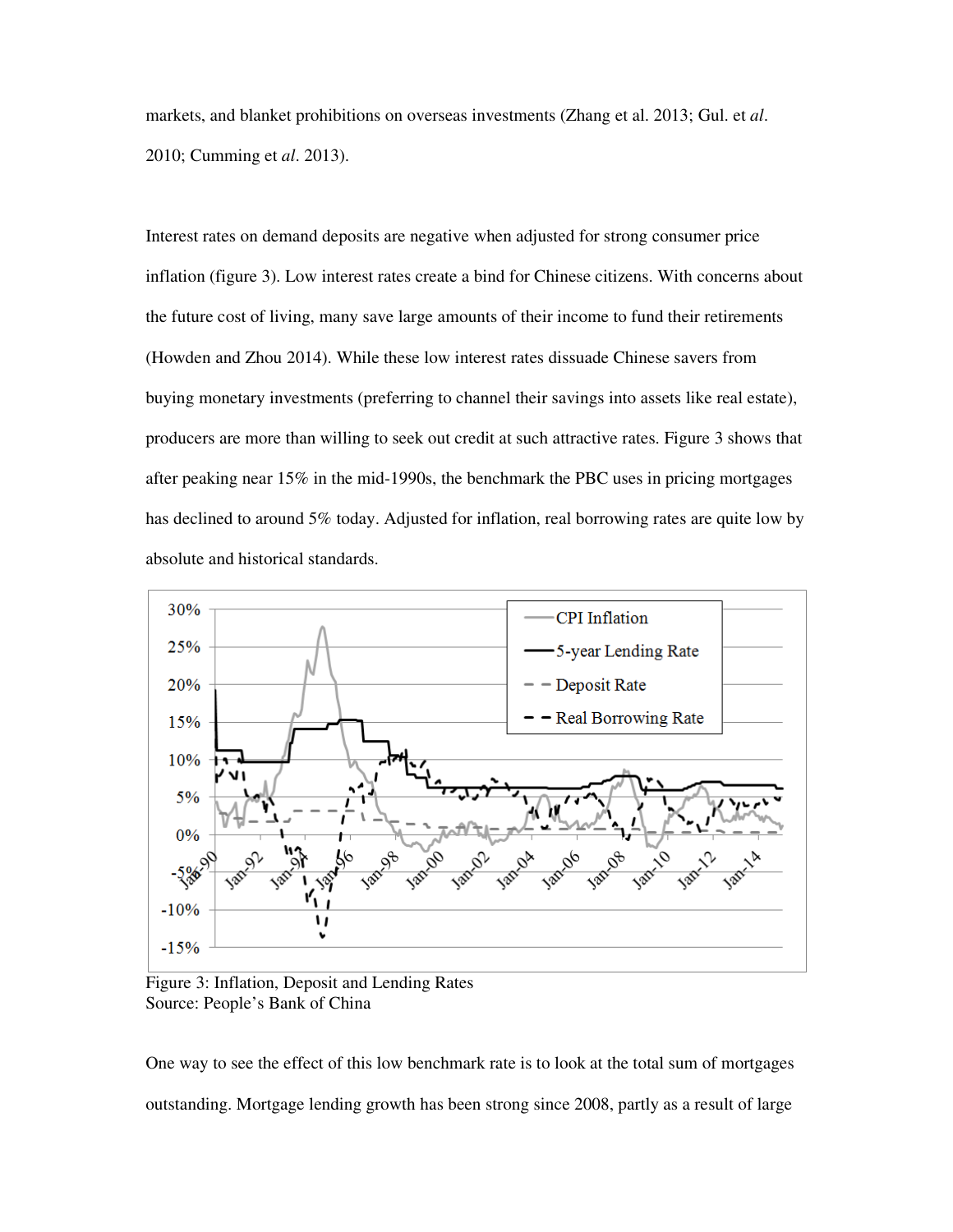government stimulus plans aimed at construction spending to boost GDP figures, and partly due to low interest rates encouraging domestic demand. As of 2014, 11.52 trillion CNY (18% of GDP) worth of individual consumer mortgage loans were outstanding. In addition, mortgage loans of major financial institutions, small rural financial institutions and foreign banks amount to 17.37 trillion CNY (27% of GDP). The general riskiness of banking sector assets is accumulating as loans are issued to less credit-worthy individuals or organizations (Lu et al. 2015).

Since 1978, China has created a series of policies to facilitate economic growth. Chief amongst these is the use of a fixed or heavily managed exchange rate to promote exports (Huang and Wang 2011; Cumming et *al*. 2013). This fixed exchange-rate policy requires that real interest rates must be the same in both countries (China and the U.S.) for interest parity to obtain. If China's interest rates were to be higher than U.S. interest rates, "hot money" would flow into China due to the favorable interest rate spread. Today this spread favors Chinese investments by over 3 percentage points (figure 4). As a result, appreciating pressures are placed on the yuan, but an unaccommodative PBC maintains the fixed rate at an artificially devalued level. One result of this policy has been a surge of "hot" money entering the country.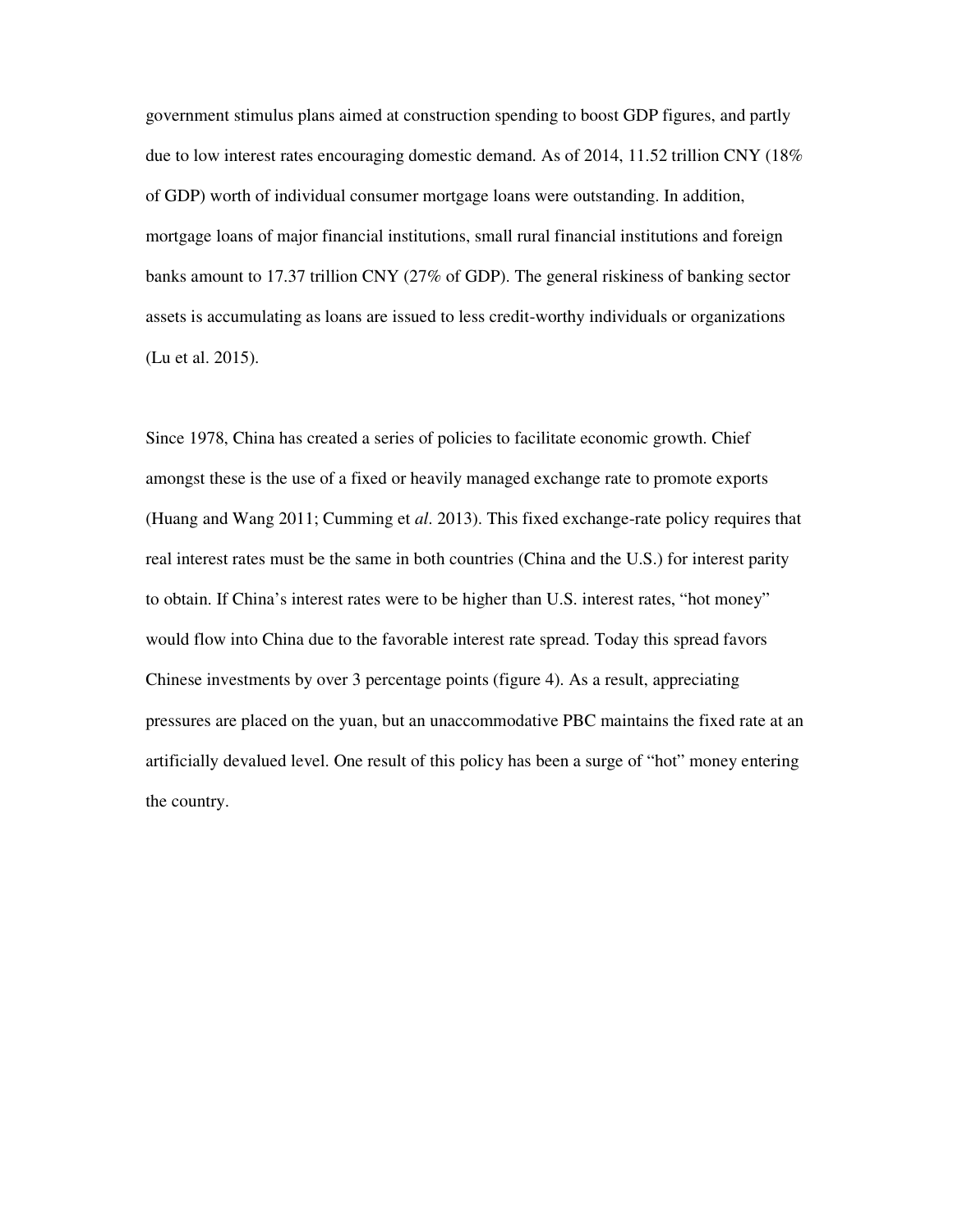

Figure 4: PBC and Federal Reserve Target Rates Source: Federal Reserve Bank of St. Louis, Economic Data

At the same time, strict government control over the loan markets has caused market distortions. Cheaper bank loans are often provided to those who have a good relationship with banks officials, especially for publicly-owned businesses (Yan and Shao 2013). This leaves unconnected individuals with no option but to lend. Corruption in this area has been increasing, and several cases have been discovered of private lending companies arbitraging between the "dual-track loans markets" (i.e., the public and private markets) in recent years (Dong and Wang 2011; Shan et al. 2014). As a special form of dual-track loan markets, shadow banking is also growing quickly, reaching 45 trillion CNY (71% of GDP) by the end of 2014 (Moody's 2015; Lu et al. 2015).

In the public sector, revenue from land-use rights is producing vital funding for local government debt refinancing. In the first quarter of 2014, China's Ministry of Finance estimated that revenues from land-use rights reached 1.08 trillion CNY, roughly 55% of total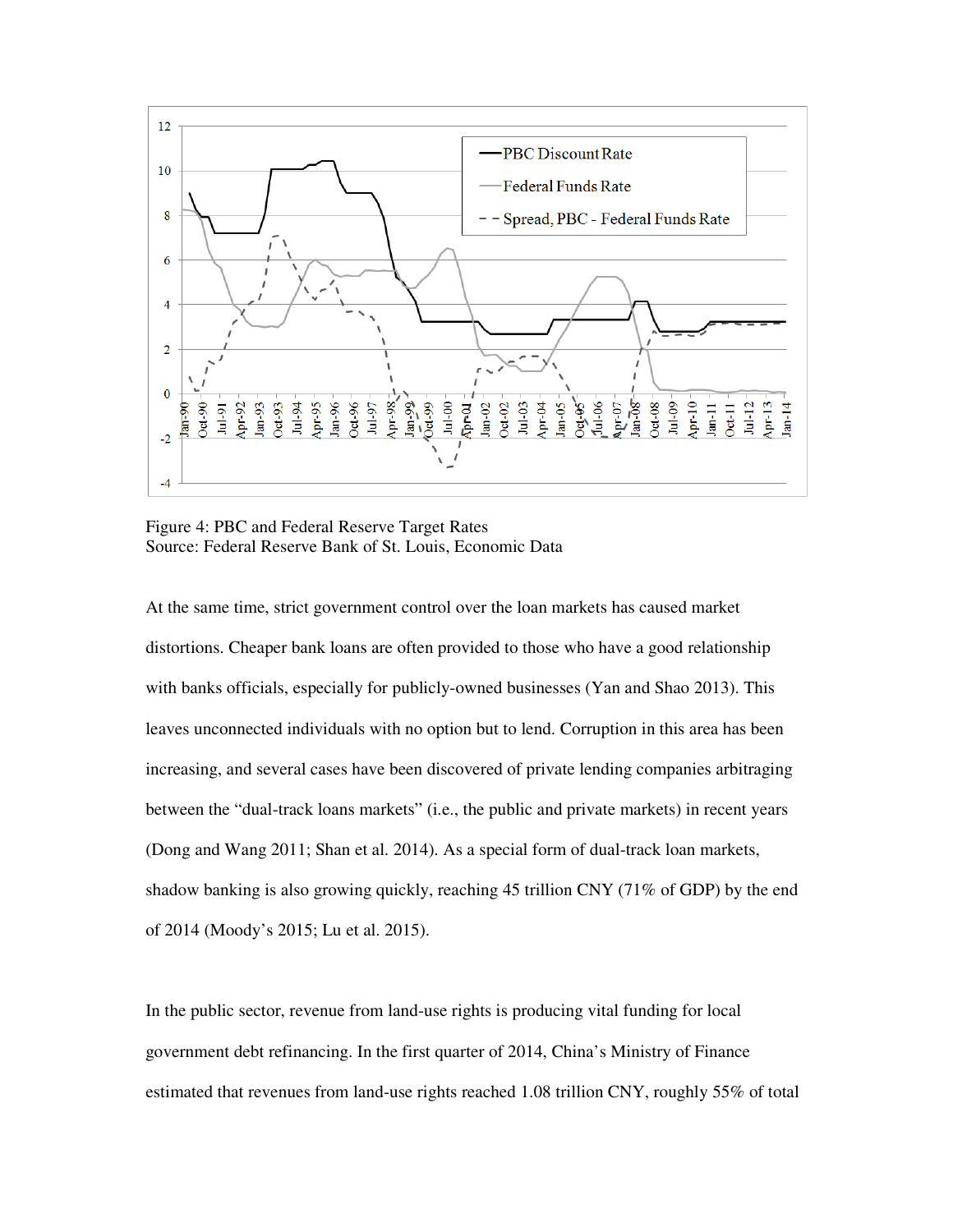local government revenue (1.95 trillion CNY). The local governments have an incentive to spur on the real-estate boom because if the housing bubble bursts they will lack funding to refinance their debts. In addition to the debt of local governments, the central government owes an additional 12.38 trillion CNY (roughly 24% of GDP).

Since 2012, China has enforced a "prudent" monetary policy in a bid to suppress the rapid growth of banking loans and the mounting risks of a real-estate bubble. Rather than reducing the total cash flow to the real-estate sector, these regulations have simply encouraged banks to circumvent traditional lending practices. By repackaging and promoting loans to stateowned trusts and asset-management companies, banks have been able to maintain their loan levels to a large extent while seemingly meeting the lower loan quotas and loan to deposit ratios (He et al. 2014).

If China is experiencing an Austrian-type boom, one aspect should be the undue growth of the financial sector (Howden 2010). In particular, deposit banks acting as credit intermediaries should see relative profits increase as they distribute fresh capital into the economy. Since China as yet has a relatively undeveloped financial sector, it is difficult to discern in absolute terms whether such growth is occurring in the financial system, especially relative to countries with establish financial systems. Still, trend changes over time point to such financial growth.

One way to measure the growth of the banking sector is by looking at its ability to intermediate credit. As the expansion of the money supply is only partially under the control of the PBC, the ratio of bank credit to deposits gives a better picture of the banking system's ability to affect financing.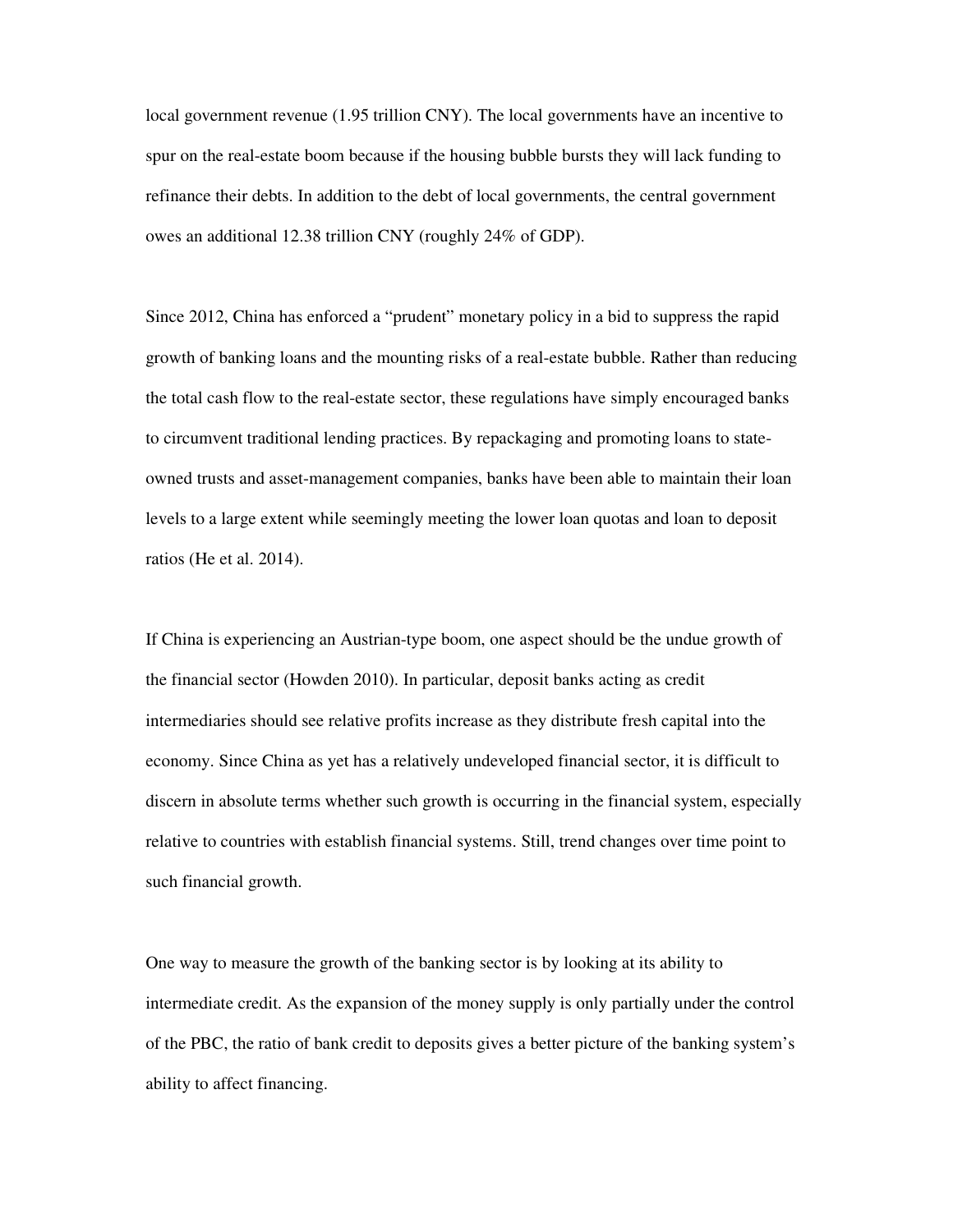

Figure 5: Bank Credit to GDP (%) Source: Federal Reserve Bank of St. Louis, Economic Data

Although the ratio of bank credit to deposits has decreased over the past decade (to about 250% today), the growth of the base money supply has fostered a large disconnect between the amount of available credit relative to the underlying economy. Consider figure 5, showing the ratio of total bank credit to the relative economies of the United States and China. As of 2010, the last year the PBC made data available, China's banking sector intermediated 120% of GDP worth of loans. This figure had grown by 20 percentage points since the liquidity crisis of 2007-08, and in relative terms is twice as leveraged as the American banking system.

One could point to the growth of China´s credit markets as a general case of government intervention (as most financial companies are controlled or influenced by the central government). Thus, rather than being an example of an ABC, China´s story would be better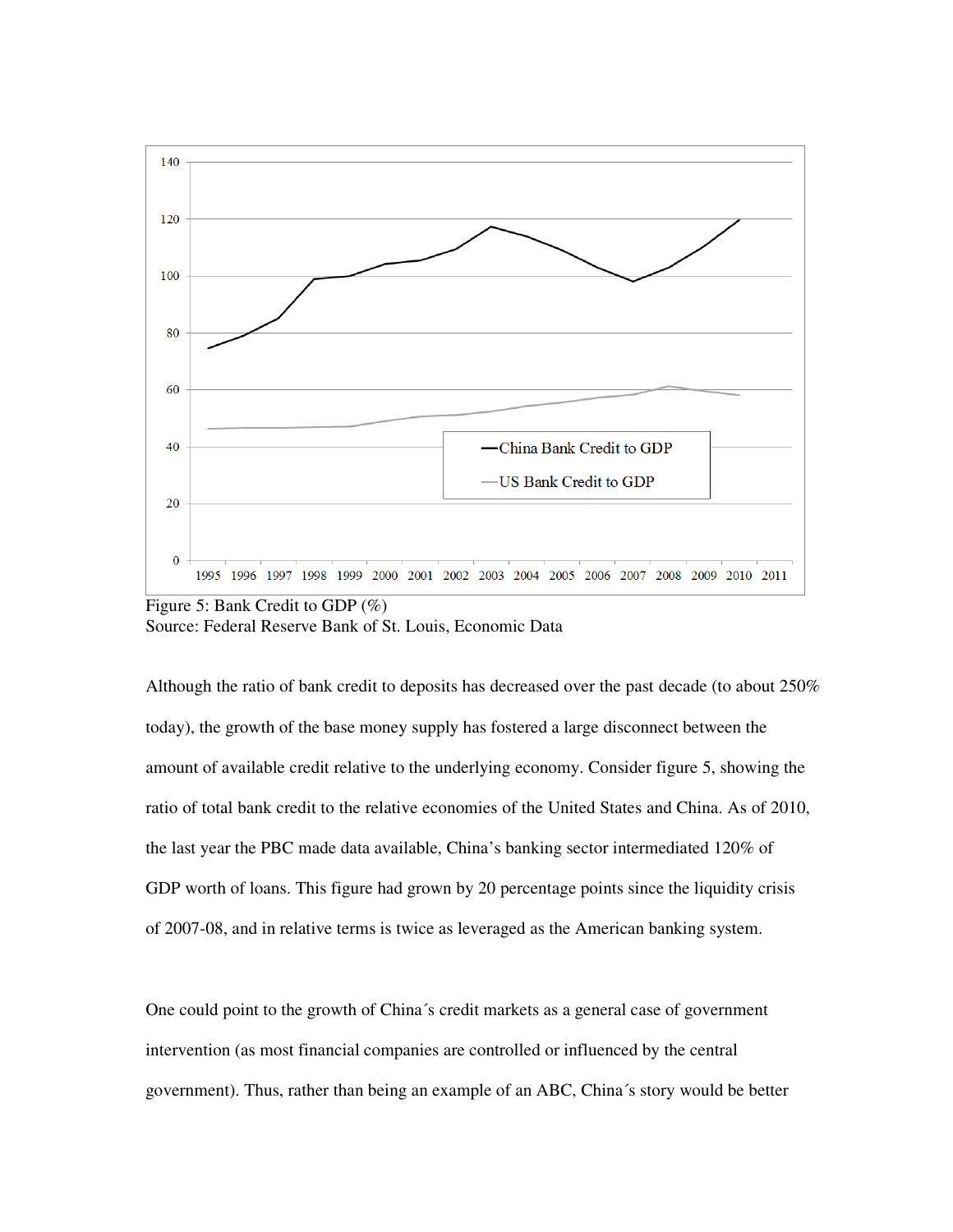told as one of centrally misdirected resources. $3$  Though undoubtedly true, it is important to point out the roundabout way in which government intervention has wreaked havoc with the economy. The Chinese government has been praised for divesting itself of its previous heavy handed style of economic management. While it is true that significant reductions have been made in the realm of direct economic controls, ultimate control is still had through the credit facilities of the banking system. As a result, the Chinese government has (potentially unwittingly) set in motion an unsustainable boom that has yet to culminate, in contrast with previous economic mistakes that were evidently unsustainable at a much earlier stage.

## **Further Anecdotal Evidence**

There are also anecdotal examples alluding to malinvestment, overconsumption or undue financial sector growth. Three Chinese cities, Ordos, Zhengzhou and Wenzhou, are often cited as "ghost cities" (Chen 2013). Despite over-construction in several key areas, real estate prices remain buoyant in many of the larger centers (and especially in Beijing and Shanghai). One explanation for the apparent disconnect between high prices and oversupply is that the types of housing units demanded by the influx of new workers (i.e., affordable units for low income workers) are not being met by the types of new units being constructed (mostly aimed towards higher income earners). In 2014, 23% of urban real estate was vacant, and the Survey and Research Center for China Household Finance lamented the "severe mismatch of affordable housing" (China Household Finance Survey 2014). Only 2% of housing properties in Ordos were ever occupied. The remainder has mostly been vacant and mid-construction abandonment of projects is rampant. In Zhengzhou the vacancy rate is 23% according to Credit Lyonnais Securities Asia (Chen 2013). By comparison, the vacancy rate of American housing was at 7% as of 2015 and has only rarely surpassed 10% over the past 50 years (US

.<br>.

<sup>&</sup>lt;sup>3</sup> We thank a referee for making this point.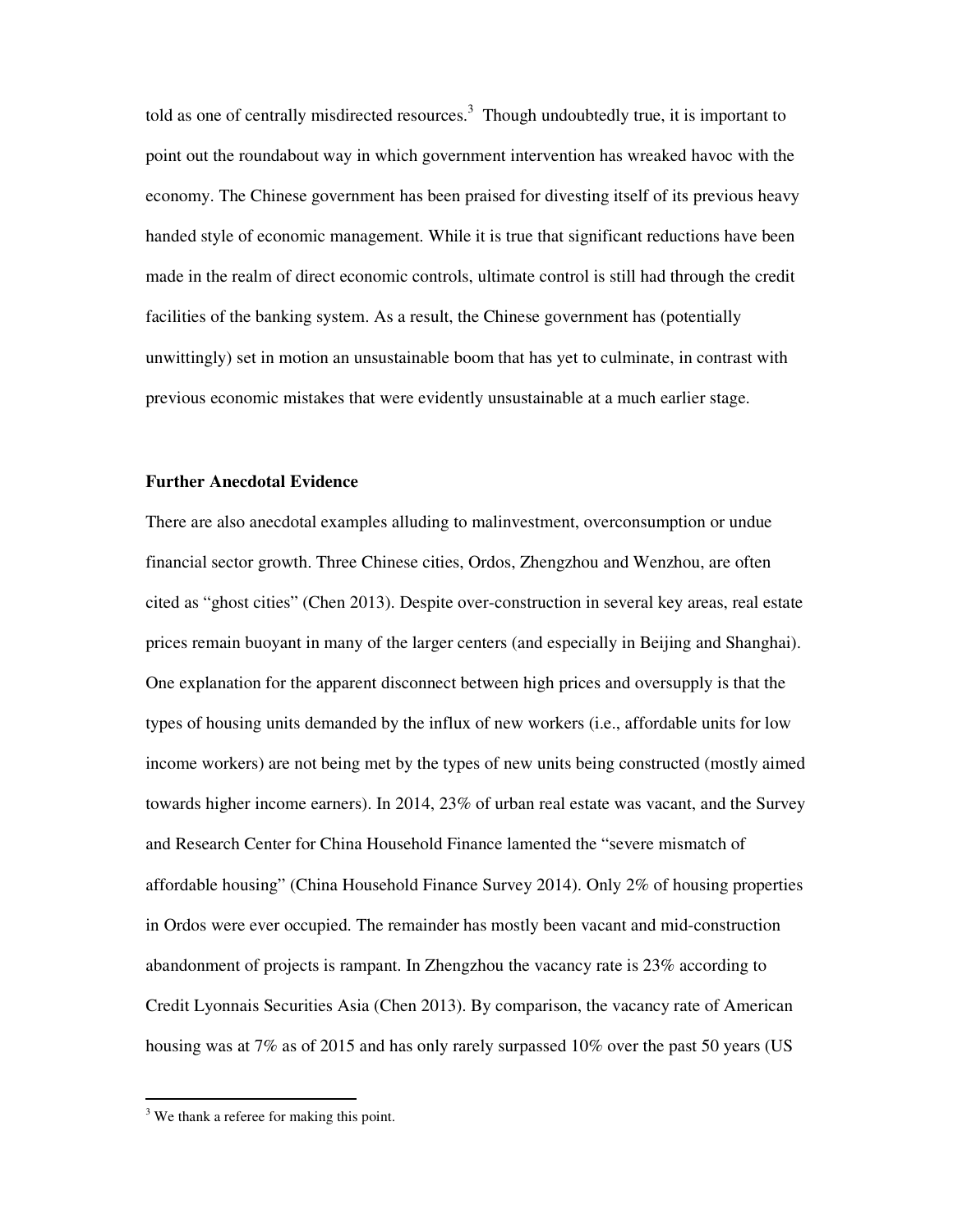Census Bureau 2015). While normally this surplus would result in lower housing prices to clear the market, most real estate is built and owned by the central or local governments, and is not under the same profit constraint as private businesses. (One of the key components of China's Twelfth Five-year Plan was to construct 36 million homes by 2015, roughly adding 10% to the existing stock.)

China's annual infrastructure spending now surpasses that of the United States *and* the European Union (Ryan 2014). There are many "bridge to nowhere" types of projects, from a \$4.8 billion theme park built in Tibet (The Tibet Post 2013), to an economically dubious \$23 billion railway from Lanzhou to Xinjiang in the Northwest part of the country, to luxury local government buildings resembling those in the U.S. Capital (Wang 2009).

### **Conclusion**

ABCT can explain the ways in which the current Chinese economic boom is unsustainable. On the one hand, government interventions, such as land monopolies, have raised costs for real estate developers. By limiting the availability of investment instruments and access to external markets, government interventions have created the strong demand for housing as a hedging tool against ever-increasing housing prices. On the other hand, a loose monetary policy and artificially low interest rates have made the property market quite tempting to developers. The over-construction and over-consumption in the housing sector coincide with the capital structure analysis that Austrian economists hold as the core of their business cycle theory. Coupled with the growth of the financial sector facilitating credit, China's recent economic growth pattern is largely consistent with an Austrian styled boom and can best be described as unsustainable.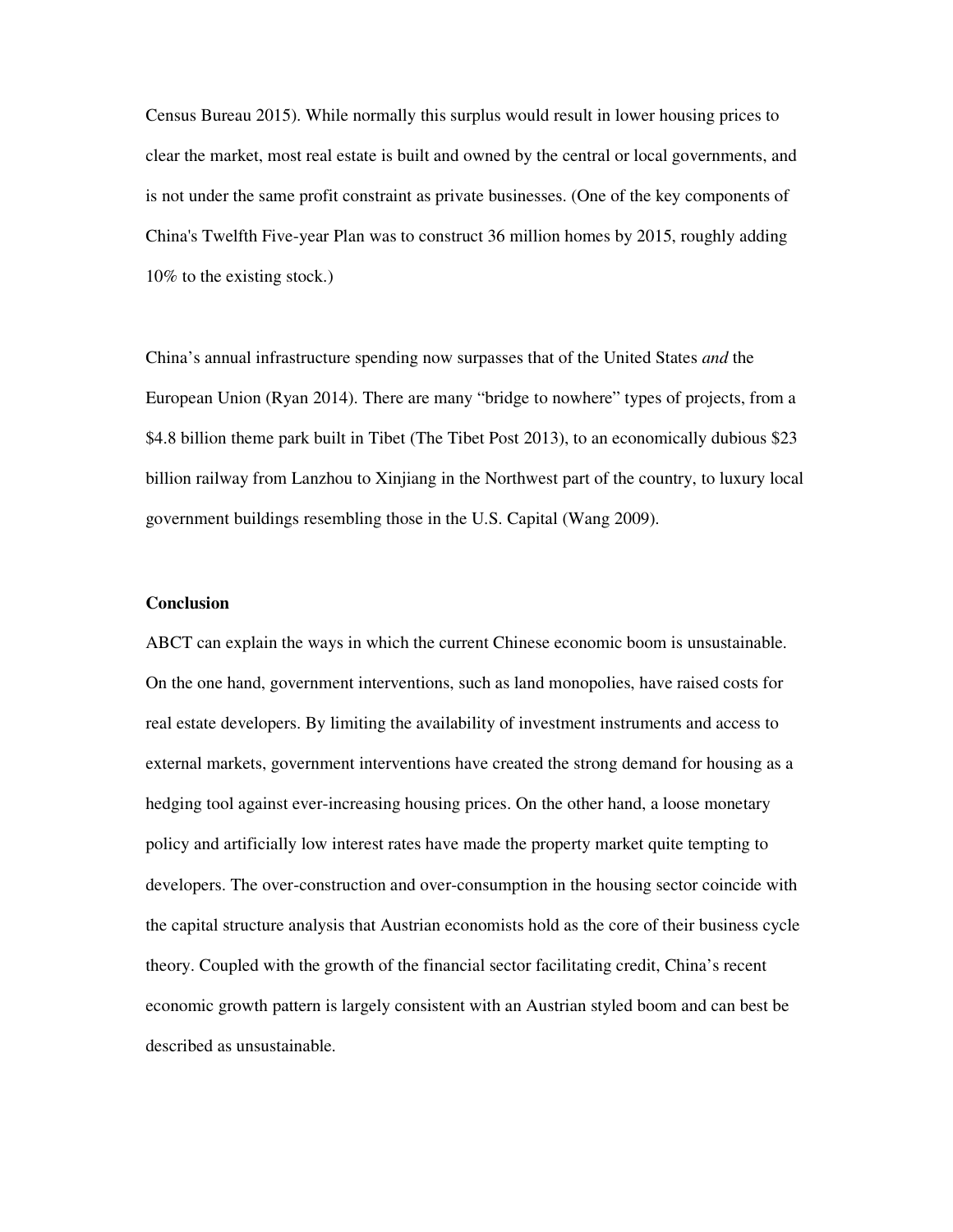## **References**

Chen, Te-Ping. 2013. "China's 'Ghost Cities' May Not Be So Spooky", Wall Street Journal. 24, September. Accessed 27 June 2014, http://blogs.wsj.com/chinarealtime/2013/09/24/chinas-ghost-cities-may-not-be-so-spooky/

China Household Finance Survey. 2014. "´The Vacancy Rate of Urban Housing and Trend in the Housing Market´ CHFS Press Conference Held in Beijing." [Available] http://www.chfsdata.org/detail-2,26,28-103.html (accessed 15 June 2015)

Coulson, N. Edward, and Mingzhe Tang. 2013. Institutional and demographic influences on the presence, scale and geographic scope of individual chinese real estate investment. *Regional Science and Urban Economics* 43(2): 187-96.

Cumming, Douglas, Alessandra Guariglia, Wenxuan Hou, and Edward Lee. 2013. *Developing china's capital market: Experiences and challenges*. New York: Palgrave Macmillan.

Fung, Esther. 2014. China Housing Slump Hits More Than Houses. The Wall Street Journal, 18 June. Accessed 8 July 2014, http://online.wsj.com/articles/china-new-home-prices-mark-first-monthly-decline-in-2-years-

1403057754

Gul, Ferdinand A., Jeong-Bon Kim, and Annie A. Qiu. 2010. Ownership concentration, foreign shareholding, audit quality, and stock price synchronicity: Evidence from China. *Journal of Financial Economics* 95(3): 425-42.

Howden, David. 2010. Knowledge Shifts and the Business Cycle: When Boom Turns to Bust. *Review of Austrian Economics* 23(2): 165-182

Howden, David, and Yang Zhou. 2014. China's One-Child Policy: Some Unintended Consequences. *Economic Affairs* 34(3):353–369.

Huang, Yiping, and Xun Wang. 2011. Does financial repression inhibit or facilitate economic growth? A case study of Chinese reform experience. *Oxford Bulletin of Economics and Statistics* 73(6): 833-55.

Lu, Yunlin, Haifeng Guo, Erin H. Kao and Hung-Gay Fung. 2015. Shadow banking and firm financing in China. *International Review of Economics & Finance* 36: 40-53.

Masahiko, Aoki and Jinglian Wu. 2012. *The Chinese economy: A new transition*. New York: Palgrave Macmillan.

Mises, Ludwig von. 1949. *Human action: A treatise on economics*. New Haven, CT: Yale University Press.

Moody's. 2015. China's shadow banking growth slows on regulatory tightening, but new areas emerge. 22 Jan. Accessed 27 March 2015, https://www.moodys.com/research/Moodys-Chinas-shadow-banking-growth-slows-on-regulatory-tightening-but--PR\_316856